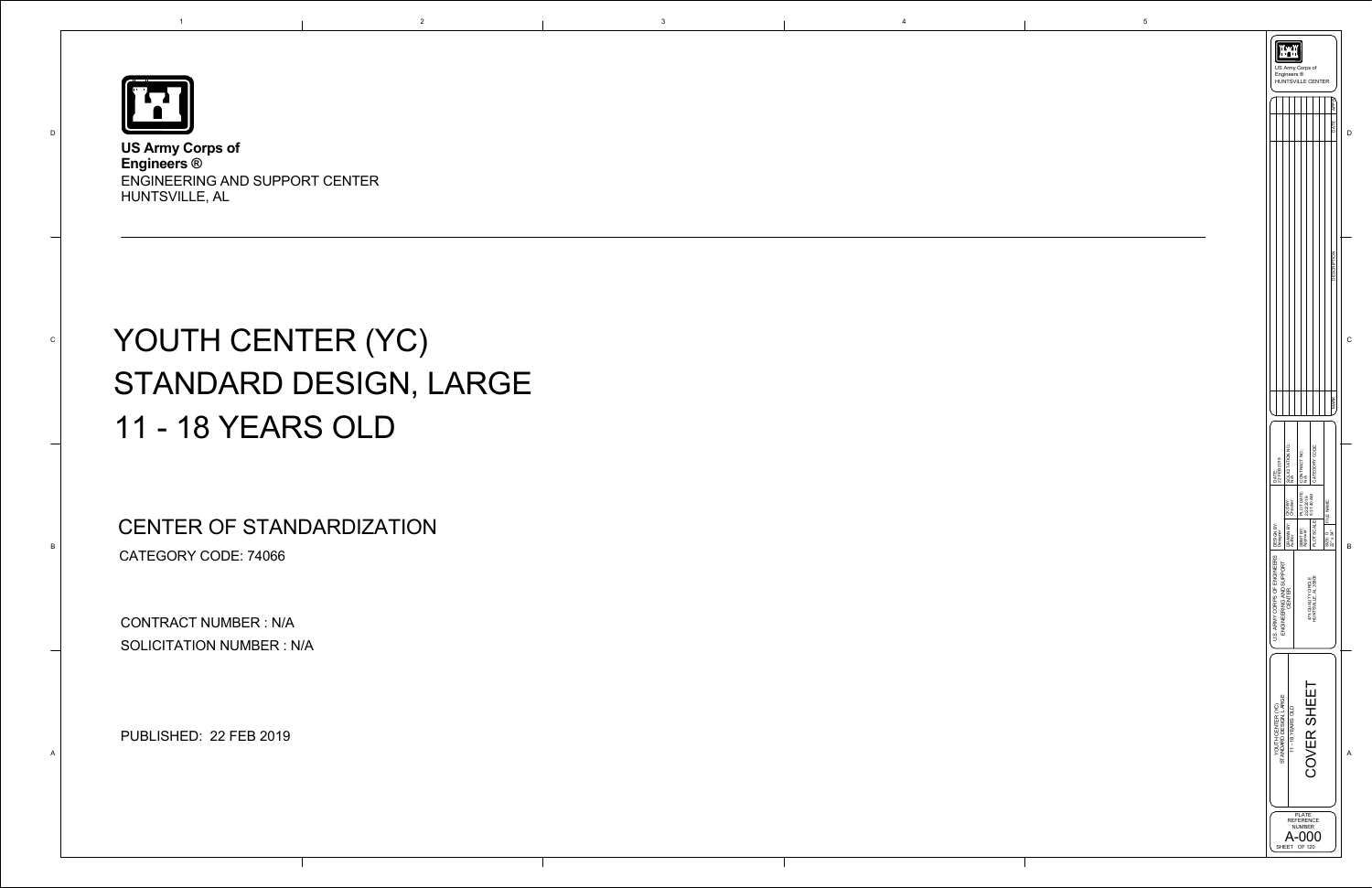| OR YOUTH CENTER (YC) DATED MARCH                                                                                                                                                                            | US Army Corps of<br>Engineers ®<br>HUNTSVILLE CENTER                                                                                                                                                                                                                                                           |  |  |  |  |  |
|-------------------------------------------------------------------------------------------------------------------------------------------------------------------------------------------------------------|----------------------------------------------------------------------------------------------------------------------------------------------------------------------------------------------------------------------------------------------------------------------------------------------------------------|--|--|--|--|--|
| R YC, ROOM BY ROOM DESCRIPTIONS                                                                                                                                                                             | ΡX                                                                                                                                                                                                                                                                                                             |  |  |  |  |  |
| UIREMENT BASED ON THE CLIMATE ZONE.<br>E) FOR EXTERIOR WALLS IN CDC 0-5 ZONE 1, 2<br>BETTER; ZONE 7 R-20.5-28.6; ZONE 8<br>GHOUT THE BUILDING THERMAL ENVELOPE.<br>IN THE INSIDE OR OUTSIDE OF THE BUILDING | DATE                                                                                                                                                                                                                                                                                                           |  |  |  |  |  |
| IN CLIMATE ZONES 1, 2, AND 3.<br>S THAT ARE THE THERMAL ENVELOPE OF THE<br><b>JDING SEALING TRANSITIONS IN PLACES AND</b><br>).<br><b>CORPORATED AS AN OPTION TO THE DESIGN.</b>                            | <b>DESCRIPTION</b>                                                                                                                                                                                                                                                                                             |  |  |  |  |  |
| ESIGN<br><b>HALF</b><br><b>ADJUSTED GROSS</b><br><b>AREA</b><br><b>AREA (FT2)</b><br>24,384<br>N<br>323<br>${\sf N}$<br>9<br>Υ<br>Υ<br>60<br>24,776<br>HOWN<br>24,795<br>MUMIX<br>RENCE<br>19               |                                                                                                                                                                                                                                                                                                                |  |  |  |  |  |
|                                                                                                                                                                                                             | SYMBOL                                                                                                                                                                                                                                                                                                         |  |  |  |  |  |
|                                                                                                                                                                                                             | SOLICITATION NO.:<br>N/A<br>CATEGORY CODE<br>CONTRACT NO.:<br>N/A<br>DATE:<br>22 FEB 2019<br>PLOT DATE:<br>2/22/2019<br>9:31:43 AM<br>CKD BY:<br>XXX YYY<br>FILE NAME:<br>LOT SCALE:<br>s indicated<br>DRAWN BY:<br>Author<br>DESIGN BY:<br>XXX YYY<br>SBMT BY:<br>XXX YYY<br>SIZE: D<br>22" x 34"<br>a<br>Les |  |  |  |  |  |
|                                                                                                                                                                                                             | U.S. ARMY CORPS OF ENGINEERS<br>ENGINEERING AND SUPPORT<br>475 QUALITY CIRCLE<br>HUNTSVILLE, AL 35806<br>CENTER                                                                                                                                                                                                |  |  |  |  |  |
| N                                                                                                                                                                                                           | <b>OVERALL FIRST FLOOR</b><br>YOUTH CENTER (YC)<br>STANDARD DESIGN, LARGE<br>11 - 18 YEARS OLD<br>PLAN                                                                                                                                                                                                         |  |  |  |  |  |
| <b>PLAN NORTH</b><br>6<br>8<br>16<br>0<br>SCALE: 3/32"=1'-0"                                                                                                                                                | <b>PLATE</b><br><b>REFERENCE</b><br><b>NUMBER</b><br>A-101<br>SHEET OF 120                                                                                                                                                                                                                                     |  |  |  |  |  |

| <b>YC LARGE BIM DESIGN</b>            |                                         |                            |                                            |  |  |  |
|---------------------------------------|-----------------------------------------|----------------------------|--------------------------------------------|--|--|--|
| <b>DESCRIPTION</b>                    | <b>TOTAL GROSS</b><br><b>AREA (FT2)</b> | <b>HALF</b><br><b>AREA</b> | <b>ADJUSTED GROSS</b><br><b>AREA (FT2)</b> |  |  |  |
| FIRST FLOOR                           | 24,384                                  | N                          | 24,384                                     |  |  |  |
| MEZZANINE                             | 323                                     | N                          | 323                                        |  |  |  |
| EXTERIOR ALCOVE-SOUTH                 | 18<br>v                                 |                            | 9                                          |  |  |  |
| ENTRY CANOPY                          | 120                                     | ∨                          | 60                                         |  |  |  |
| OVERALL FACILITY SQUARE FOOTAGE SHOWN |                                         |                            | 24,776                                     |  |  |  |
| STANDARD DESIGN MAXIMUM               |                                         |                            | 24,795                                     |  |  |  |
|                                       |                                         | <b>DIFFERENCE</b>          | 19                                         |  |  |  |

**REFERENCE THE ARMY STANDARD DESIGN FOR YOUTH CENTER (YC) DATED MA 2008 FOR MANDATORY DESIGN INFORMATION. REFERENCE STANDARD DESIGN CRITERIA FOR YC, ROOM BY ROOM DESCRIPTION FOR ADDITIONAL DESIGN INFORMATION.**



## **ENERGY CONSERVATION NOTES:**

BUILDING THERMAL ENVELOPE SHALL MEET MINIMUM REQUIREMENT BASED ON THE CLIMATE ZONE. RECOMMENDED MINIMUM THERMAL RESISTANCE (R-VALUE) FOR EXTERIOR WALLS IN CDC 0-5 ZONE 1, 2 USE R-18 OR BETTER; FOR ZONE 3-6 USE R-VALUE 20.5 OR BETTER; ZONE 7 R-20.5-28.6; ZONE 8

A CONTINUOUS AIR BARRIER SHALL BE PROVIDED THROUGHOUT THE BUILDING THERMAL ENVELOPE. THE AIR BARRIER SHALL BE PERMITTED TO BE LOCATED ON THE INSIDE OR OUTSIDE OF THE BUILDING

AIR BARRIERS ARE NOT REQUIRED IN BUILDINGS LOCATED IN CLIMATE ZONES 1, 2, AND 3.

THE AIR BARRIER SHALL BE CONTINUOUS FOR ASSEMBLIES THAT ARE THE THERMAL ENVELOPE OF THE BUILDING AND ACROSS THE JOINTS AND ASSEMBLIES.

AIR BARRIER JOINTS AND SEAMS SHALL BE SEALED, INCLUDING SEALING TRANSITIONS IN PLACES AND CHANGES IN MATERIALS.

BREAKS OR JOINTS IN THE AIR BARRIER SHALL BE SEALED.

SOLAR HOT WATER AND SOLAR COLLECTORS SHALL BE INCORPORATED AS AN OPTION TO THE DESIGN.

16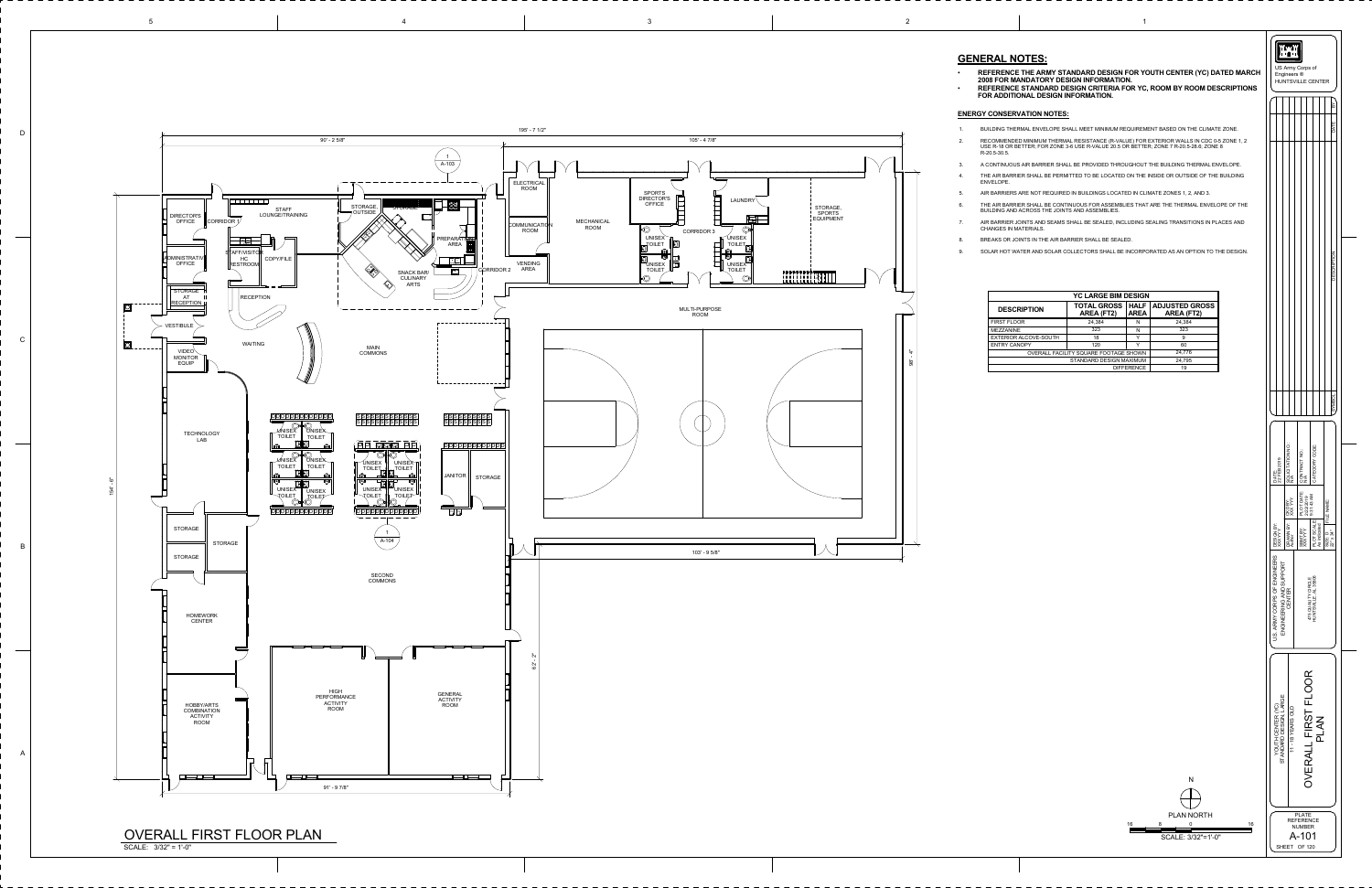

| <b>YC LARGE BIM DESIGN</b>            |                                                                       |                   |                                            |  |  |  |  |
|---------------------------------------|-----------------------------------------------------------------------|-------------------|--------------------------------------------|--|--|--|--|
| <b>SCRIPTION</b>                      | <b>HALF</b><br><b>TOTAL GROSS</b><br><b>AREA (FT2)</b><br><b>AREA</b> |                   | <b>ADJUSTED GROSS</b><br><b>AREA (FT2)</b> |  |  |  |  |
| LOOR                                  | 24,384                                                                | N                 | 24,384                                     |  |  |  |  |
| JINE.                                 | 323                                                                   | N                 | 323                                        |  |  |  |  |
| OR ALCOVE-SOUTH                       | 18                                                                    | Y                 | 9                                          |  |  |  |  |
| CANOPY                                | 120                                                                   | v                 | 60                                         |  |  |  |  |
| OVERALL FACILITY SQUARE FOOTAGE SHOWN | 24,776                                                                |                   |                                            |  |  |  |  |
| STANDARD DESIGN MAXIMUM               |                                                                       |                   | 24,795                                     |  |  |  |  |
|                                       |                                                                       | <b>DIFFERENCE</b> | 19                                         |  |  |  |  |

|                                                         | Engineers ®                         | US Army Corps of<br><b>HUNTSVILLE CENTER</b>                        |                                                                 |                                        |
|---------------------------------------------------------|-------------------------------------|---------------------------------------------------------------------|-----------------------------------------------------------------|----------------------------------------|
|                                                         |                                     |                                                                     |                                                                 | ΣX                                     |
|                                                         |                                     |                                                                     |                                                                 | DATE                                   |
|                                                         |                                     |                                                                     |                                                                 | DESCRIPTION                            |
|                                                         |                                     |                                                                     |                                                                 | SYMBOL                                 |
| DATE:<br>22 FEB 2019                                    | SOLICITATION NO.:<br>N/A            | PLOT DATE: CONTRACT NO.:<br>2/22/2019 N/A                           | CATEGORY CODE:                                                  |                                        |
| DESIGN BY:<br>Designer                                  | DRAWN BY: CKD BY:<br>Author Checker | SBMT BY:<br>Approver                                                | 2/22/2019<br>9:31:44 AM<br>[SCALE: SCALE: 3]<br>PLOT<br>As indi | SIZE: D FILE NAME:<br>$22" \times 34"$ |
| U.S. ARMY CORPS OF ENGINEERS<br>ENGINEERING AND SUPPORT | CENTER                              |                                                                     | 475 QUALITY CIRCLE<br>HUNTSVILLE, AL 35806                      |                                        |
| STANDARD DESIGN, LARGE<br>YOUTH CENTER (YC)             | 11 - 18 YEARS OLD                   |                                                                     | MEZZANINE PLAN                                                  |                                        |
|                                                         |                                     | <b>PLATE</b><br><b>REFERENCE</b><br>NUMBER<br>A-102<br>SHEET OF 120 |                                                                 |                                        |

D

C

B

A

| $\overline{3}$ | $\overline{\phantom{a}}$ |
|----------------|--------------------------|

IERMAL ENVELOPE SHALL MEET MINIMUM REQUIREMENT BASED ON THE CLIMATE ZONE. RECOMMENDED MINIMUM THERMAL RESISTANCE (R-VALUE) FOR EXTERIOR WALLS IN CDC 0-5 ZONE 1, 2 USE R-18 OR BETTER; FOR ZONE 3-6 USE R-VALUE 20.5 OR BETTER; ZONE 7 R-20.5-28.6; ZONE 8

## **ENERGY CONSERVATION NOTES:**



A CONTINUOUS AIR BARRIER SHALL BE PROVIDED THROUGHOUT THE BUILDING THERMAL ENVELOPE. THE AIR BARRIER SHALL BE PERMITTED TO BE LOCATED ON THE INSIDE OR OUTSIDE OF THE BUILDING

RS ARE NOT REQUIRED IN BUILDINGS LOCATED IN CLIMATE ZONES 1, 2, AND 3.

THE AIR BARRIER SHALL BE CONTINUOUS FOR ASSEMBLIES THAT ARE THE THERMAL ENVELOPE OF THE BUILDING AND ACROSS THE JOINTS AND ASSEMBLIES.

| $\mathbf 1$                 | <b>BUILDING THERMAL ENVI</b>                                  |
|-----------------------------|---------------------------------------------------------------|
| $\mathcal{L}_{\mathcal{L}}$ | RECOMMENDED MINIMUM<br>USE R-18 OR BETTER; FO<br>R-20.5-30.5. |
| 3.                          | A CONTINUOUS AIR BARF                                         |
| $\overline{4}$ .            | THE AIR BARRIER SHALL<br>ENVELOPE.                            |
| 5.                          | AIR BARRIERS ARE NOT F                                        |
| 6.                          | THE AIR BARRIER SHALL<br>BUILDING AND ACROSS T                |
| 7 <sub>1</sub>              | AIR BARRIER JOINTS AND<br>CHANGES IN MATERIALS.               |
| 8.                          | BREAKS OR JOINTS IN TH                                        |

د JOINTS AND SEAMS SHALL BE SEALED, INCLUDING SEALING TRANSITIONS IN PLACES AND

BREAKS OR JOINTS IN THE AIR BARRIER SHALL BE SEALED.

SOLAR HOT WATER AND SOLAR COLLECTORS SHALL BE INCORPORATED AS AN OPTION TO THE DESIGN.

9.

## **GENERAL NOTES:**

•

 **REFERENCE THE ARMY STANDARD DESIGN FOR YOUTH CENTER (YC) DATED MARCH 2008 FOR MANDATORY DESIGN INFORMATION. REFERENCE STANDARD DESIGN CRITERIA FOR YC, ROOM BY ROOM DESCRIPTIONS FOR ADDITIONAL DESIGN INFORMATION.**

## •

|                   |   | N                  |    |  |  |
|-------------------|---|--------------------|----|--|--|
|                   |   |                    |    |  |  |
| <b>PLAN NORTH</b> |   |                    |    |  |  |
| 16                | 8 | 0                  | 16 |  |  |
|                   |   | SCALE: 3/32"=1'-0" |    |  |  |